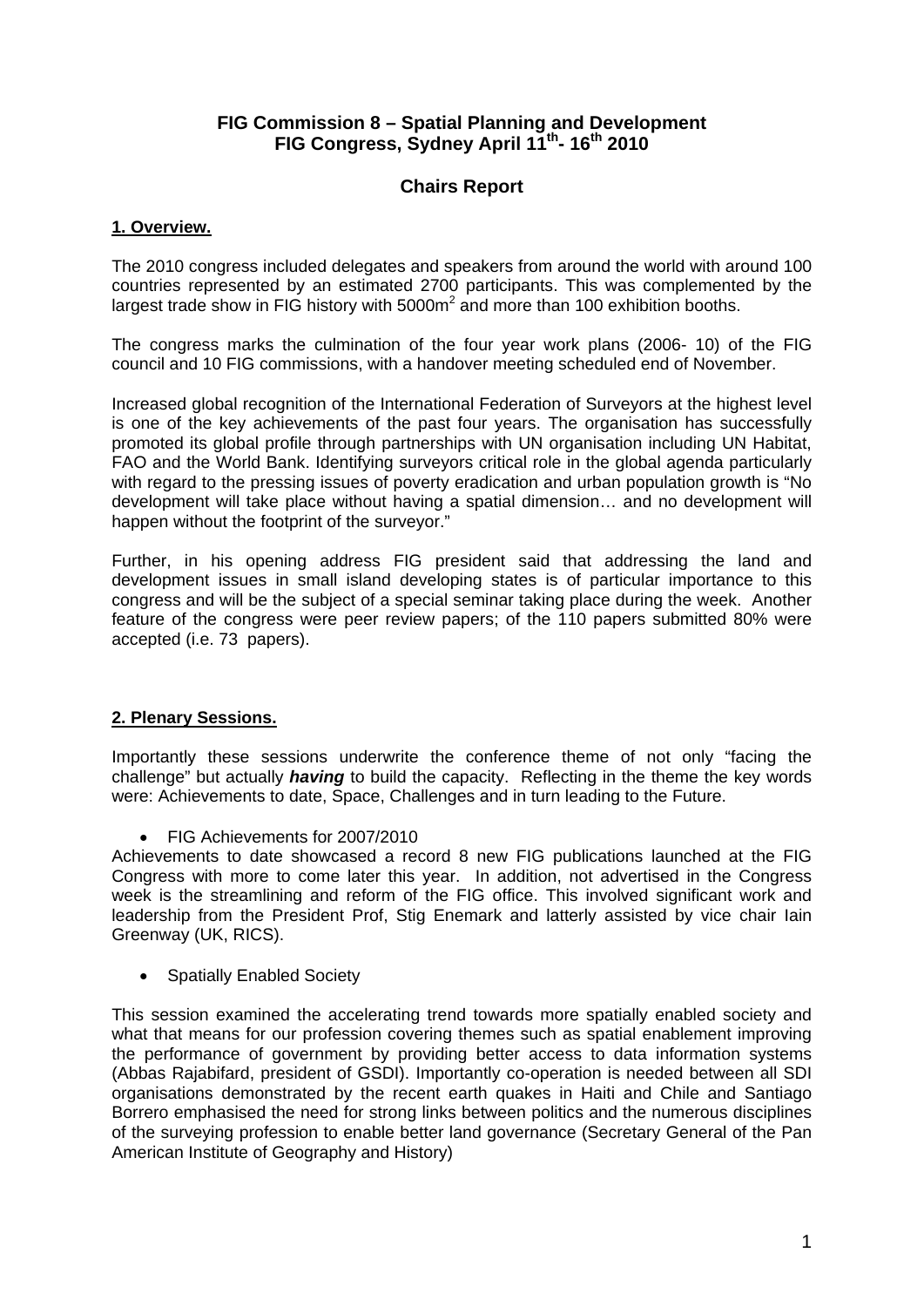• The Big Challenges

This developed the congress theme "Facing the challenges", exploring in detail, three of the big challenges of the  $21<sup>st</sup>$  century and their relevance to the profession namely climate change, disaster management and land governance.

Daniel Fitzpatrick discussed vulnerability moving to resilience: addressing land issues after natural disasters and outlined the new UN Habitat and FAO guidelines on addressing land issues after natural disasters. Land governance was discussed by Dr Paul Munroe Faure FRICS, (FAO) focussing on the current development of the "Voluntary guidelines on responsible governance of tenure of land and natural resources" in a range of International meetings, such as the Private Sector debate held in London at RICS January 2010. A discussion about climate change and sustainable cities and the major challenges facing urban settlements in the coming decades was discussed by Dr Mohammed El-Sioufi (UN Habitat).

• Technological Futures

The key message was that if an infrastructure SDI is not an easy system and interactive with the wider community it will fail. The young have a different view of the world, with differing approach to data, they are location and position orientated, So concluding that surveyors are moving towards a new descriptive terminology "Spatial Professionals"

#### **3. Special seminar on Small Island Developing States (SIDS)**

Commission 8 led on the seminar 'SIDS and the Millennium Development Goals'. This occurred over a day and a half and brought Pacific Island nations together along with representatives from the Caribbean (Trinidad & Tobago) and East Africa (Zanzibar Tanzania). Decision makers and practitioners from island states with experts on many land governance issues drawn from the many areas of expertise available across the FIG membership discussed the challenges facing islands professionals and suggested solutions. The success of achieving such a broad representation form the islands was due to the sponsorship of AusAID, FAO and the Commonwealth Foundation providing funds for delegate attendance.

The outcome is an "Agenda for Action" developed during the workshop and will be followed by a FIG declaration currently being drafted with publication expected by 3<sup>rd</sup> Quarter of 2010. On closing the SIDS session it was announced that an MOU with the Pacific Regional umbrella organisation (Pacific Land Professionals Association) had been signed with the Australia member organisation SSSI, a great result.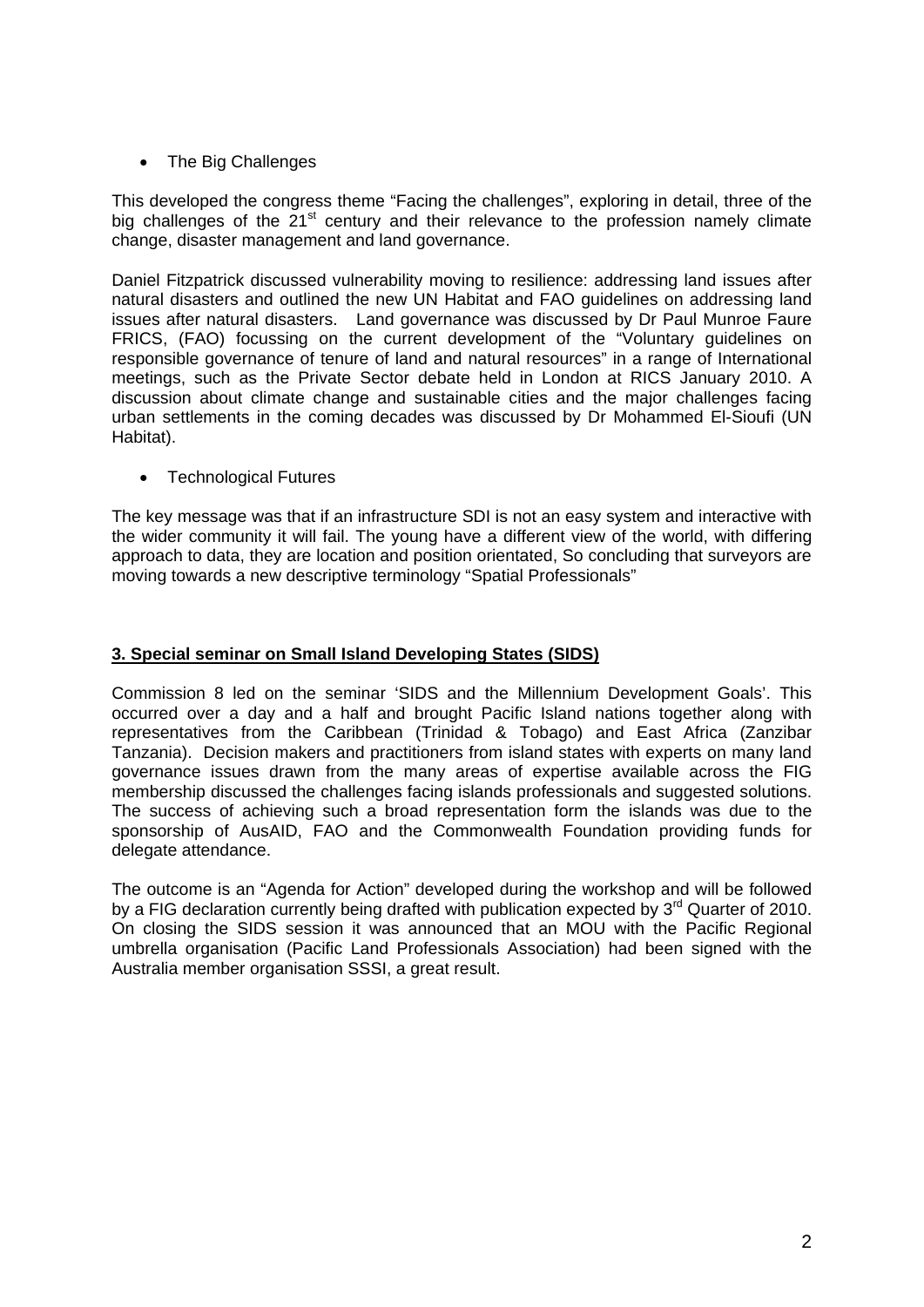#### **4. Commission 8 Technical Sessions**

As the chart below demonstrates, having heard about the big challenges in the plenary significantly these are reflected in Commission 8 headline sessions.

| <b>DEDICATED</b>                   | <b>CROSS Commission</b>                         |
|------------------------------------|-------------------------------------------------|
| <b>Technical Sessions</b>          | <b>Technical Sessions</b>                       |
| 1E Environment and Energy          | <b>FS3E Land Use Classification</b>             |
| 2E Climate Change                  | <b>FS21 coastal Zone Issues</b>                 |
| 3E Neighbourhood and Society       | <b>4E Coasts and Natural Resources</b>          |
| 5E Planning Heritage               | 5J Spatial information and Natural              |
|                                    | <b>Disasters Management</b>                     |
| 6E Planning and Urban Growth       | 7E SDI and Planning                             |
| 8E Law and Planning                | <b>FS4E critical Infrastructure Development</b> |
| 9E Sustainable Planning            | FS 4K Case Studies SIDS                         |
| <b>INV4 Land Polices in Africa</b> | 10E Disaster Management                         |

To start the week's deliberations, commission 8 presented the highlights and detail of Commission 8's achievement over the term (2007- 10) and outlined challenges and opportunities going forward. The knowledge presented reflects practioners and academics, policy and technical perspectives. All are available on the web and are not individually rehearsed here; but from the papers heard during the week, some thoughts and key words for the future are noted in this report.

With the commission focus on spatial planning and economic development ultimately to better the use the land and natural resource a recurring theme throughout was how our role is to *facilitate people relationships* and how people interact in their natural environment. Increasingly the commission debate has a social justice agenda combined with the necessary regulatory assistance to help communities plan ahead.

Two strands in our debates are noteworthy. On the one hand our commission activity is to manage people relationships, managing rights and managing resources; it is certainly about people's use of resources but also their perceptions. On the other hand people want to input, they actually want appropriate regulation and desire to influence their governments and their politicians.

Specifically the invited papers on Africa (INV4) were typified by the demonstration of surveyors as 'change agents' in Kenya, Nigeria and Ghana. It was clear in Kenya that the passion of the association ensured both flying high and feet on the ground. They managed to achieve public awareness of the land policy reform over a five year period and in a was highly politicised process holding an advocacy role.

Similarly in Nigeria where there are new challenges facing land reform and is currently ongoing the Nigerian Institution has engaged. It remains to be seen if they follow up with the public advocacy role undertaken by the Kenyans. In Ghana the customary sector was considered so that although many people rely on customary tenure to deliver access to land the degree to which it is brought into the ongoing reform remains questionable.

Conclusively surveyors need to communicate and mange the changes in this social agenda. Consequently the objective is to guide policy for better practice in land use planning.